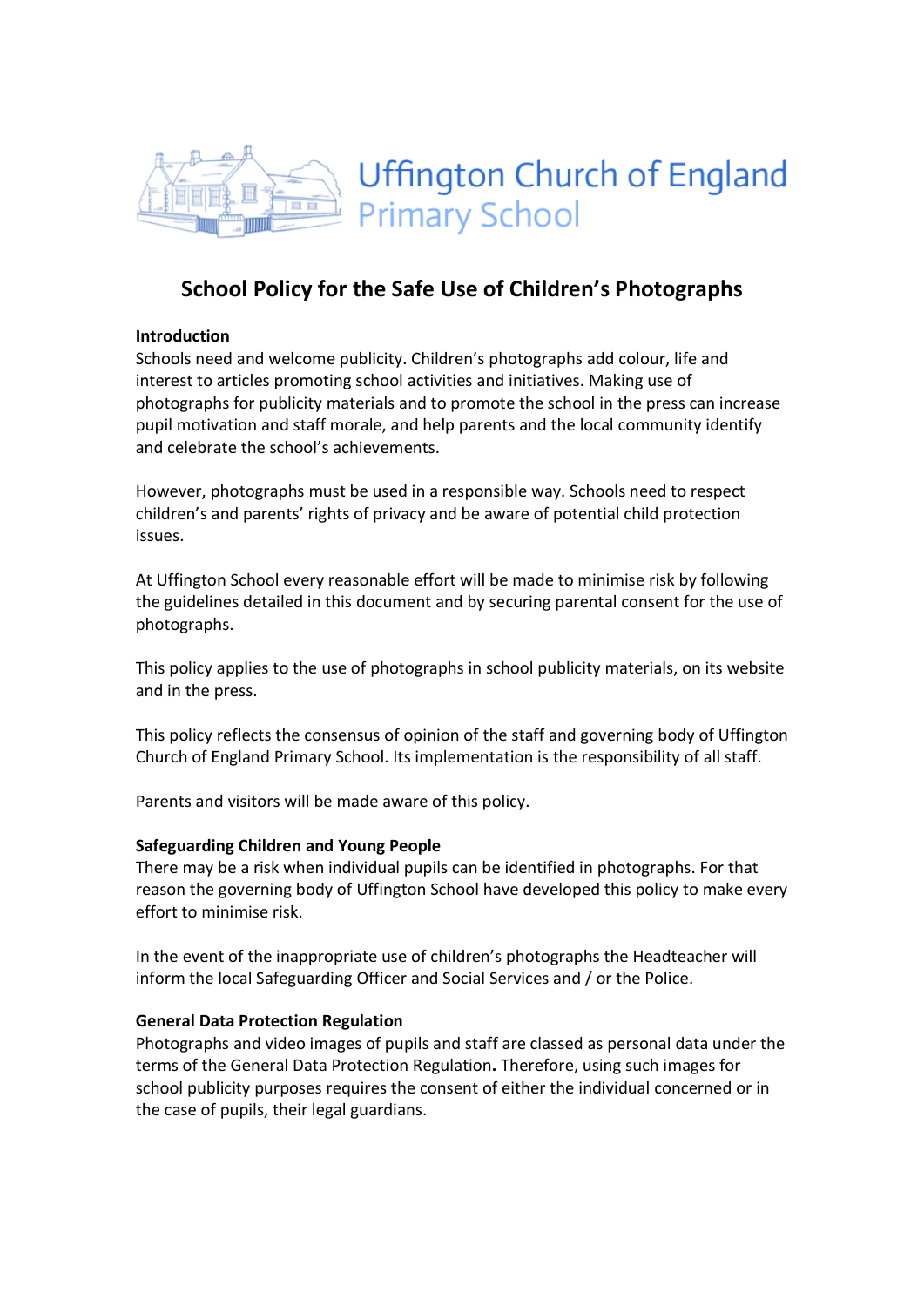Uffington School will not display images of pupils or staff on websites, in publications or in a public place without such consent. The definition of a public place includes areas where visitors to the school have access.

Where photographs are taken at an event attended by large crowds, this is regarded as a public area so it is not necessary to get permission of everyone in a crowd shot. The General Data Protection Regulation does not apply to photographs or films taken for personal use by family and friends.

## Appropriate Use of Images in School Publicity Materials

The staff and governors of Uffington School will:

- Ensure that images are stored securely and used only by those authorised to do so;
- ensure that electronic images are stored on a secure network to which members of the public have no access;
- not use an image of any child who is subject to a court order;
- secure parental consent for the use of children's photographs;
- not use photographs of children or staff who have left the school without their consent; and
- **E** ensure that no photographs are taken of children in swimming costume.

#### School Website

The advice for using photographs on a website is no different from their use in any other kind of publication or publicity material. However, the staff and governors of Uffington School are aware of the potential risk of inappropriate use of images because of the lack of control over who might see the image and the wide extent of the misuse of the Internet by certain people.

The governors will seek the consent of parents regarding the use of images on the internet.

Children's names will not be included in photographs of children published on the school website.

#### Social Media

Parents and visitors are advised that images of children other than their own should not be shared on social networking sites. This also applies to images shared with parents and carers through 'Tapestry', the on-line early years profile application which is used in the Foundation Stage and Year 1.

#### The Press

The use of photographs in newspapers and magazines is already subject to strict guidelines. The Press Complaints Commission's Code of Practice states that: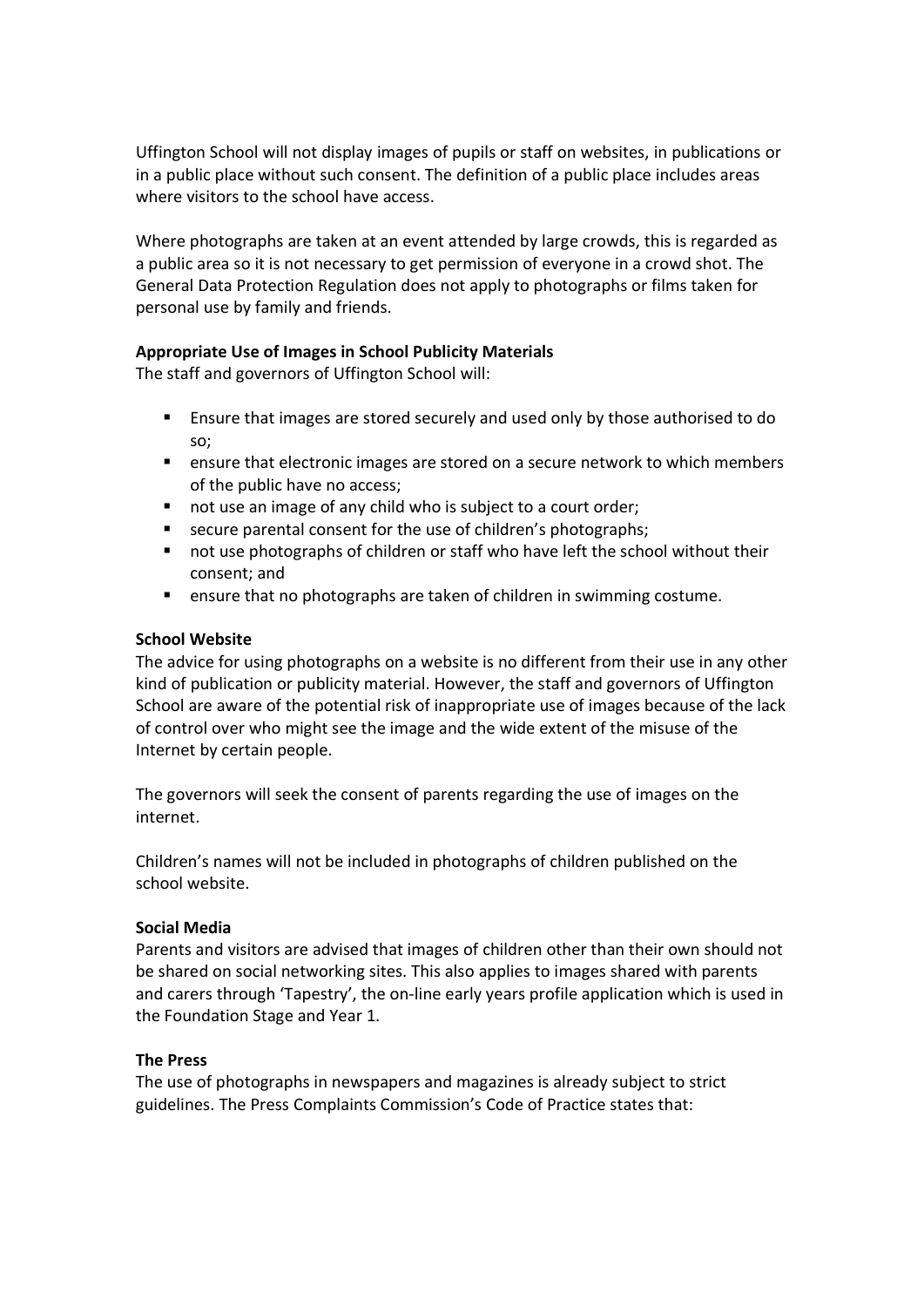- Journalists must not interview or photograph a child under the age of 16 on subjects involving the welfare of the child in the absence of or without the consent of a parent or other adult who is responsible for the children.
- **Pupils must not be approached or photographed while at school without the** permission of the school authorities.

There is no breach of the General Data Protection Regulation in passing on a child's name to a journalist as long as parental consent has been secured.

Uffington School will provide names of children to accompany photographs published in newspapers and magazines only where the parent or guardian has provided their consent.

#### Filming Events

It is usual for parents to take photographs and videos of children at school events such as the annual Nativity Play and Sports Day. Any objections to this policy should be addressed to the Headteacher.

On occasions, commercial video films may be made of children on educational visits and performing in school productions. The school will inform parents where arrangements have been made for a commercial photographer to film such an event.

Where a commercial photographer is used, the school will follow the NSPCC guidelines which are as follows:

- Schools should provide a clear brief about what is considered appropriate in terms of content and behaviour;
- Schools should issue the photographer with identification which must be worn at all times;
- **Schools should let parents and children know that a photographer will be in** attendance at an event and ensure they consent to both the taking and publication of films and photographs;
- Schools should not allow unsupervised access to children or one-to-one photo sessions at home;
- Schools should not approve / allow photo sessions outside the event or at a child's home.

If children or parents have any concerns about inappropriate or intrusive photography, they should report them to the Headteacher who would report them in the same manner as any other child protection concern.

If schools or parents have concerns regarding the use of filmed images by television companies they should contact the Office of Communication (Ofcom).

Any objections to this policy should be addressed to the Headteacher.